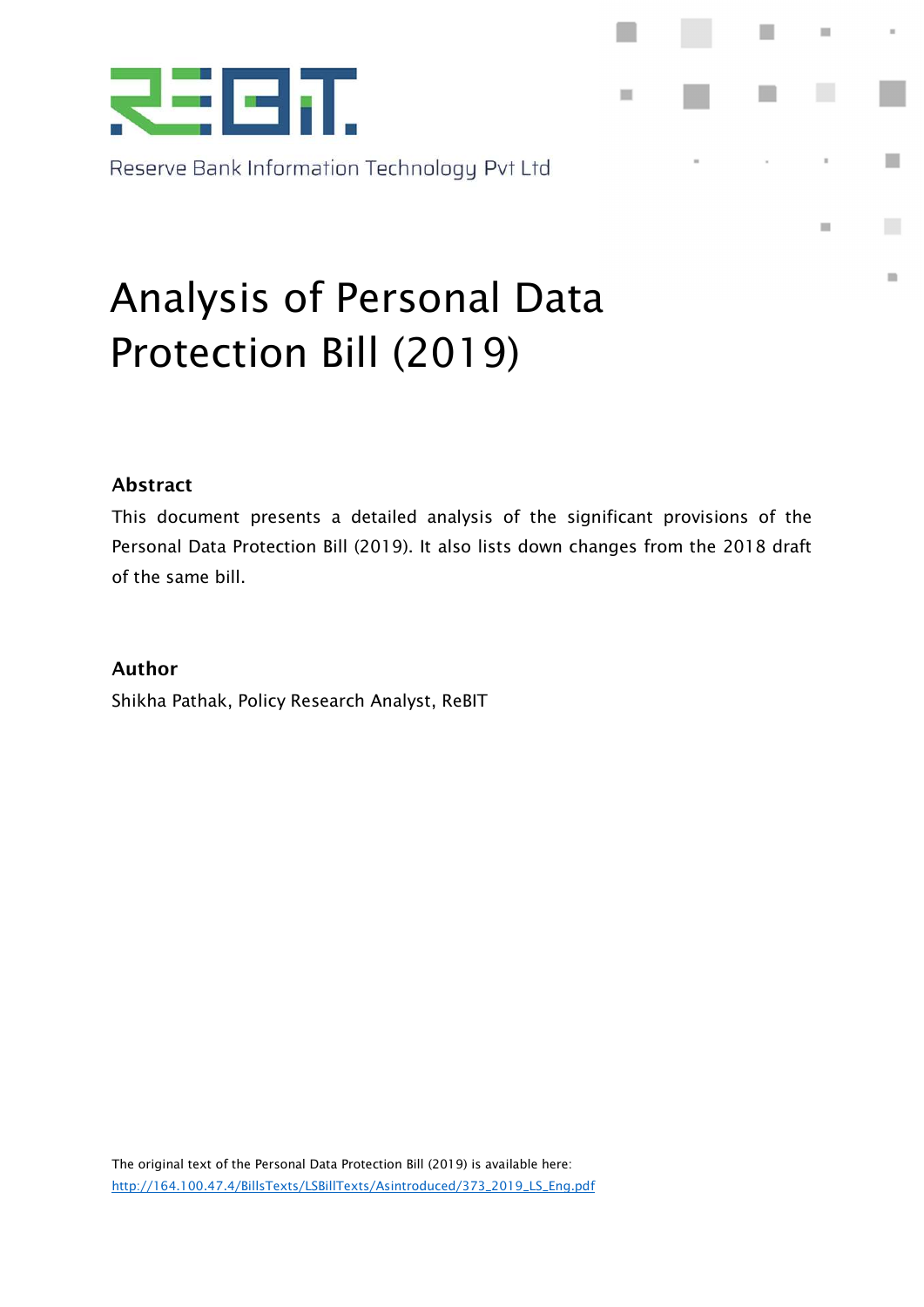#### **Contents**

 $\kappa$ 

 $\mathcal{L}_{\mathcal{A}}$ 

 $\equiv$ 

 $\mathbb{R}^d$ 

 $_{\rm m}$ 

 $\blacksquare$  $\Box$ 

 $\mathbf{m}$ 

 $\Box$  $\bar{n}$ 

 $\bar{\nu}$  $\alpha$ 

O

 $\sim$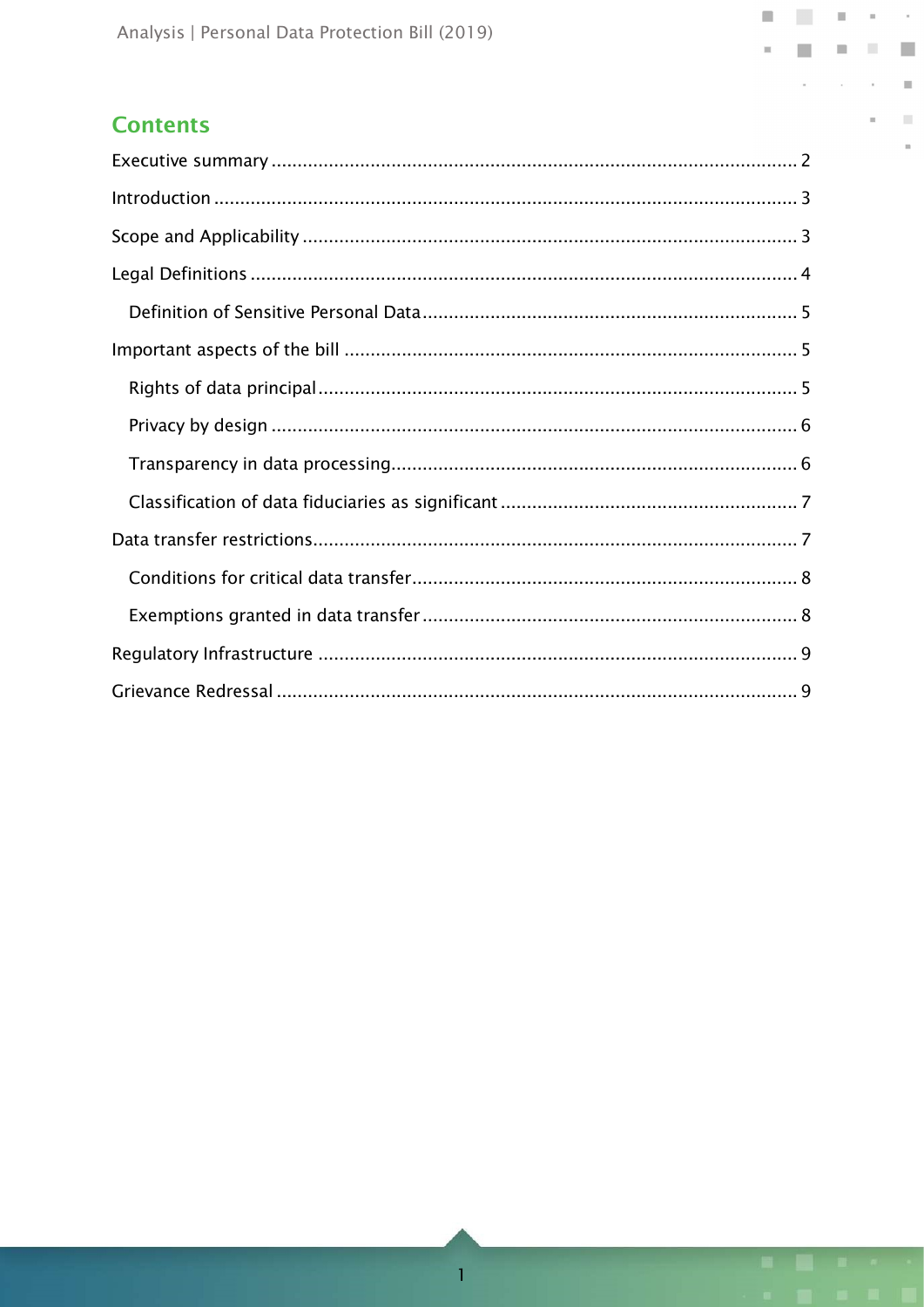### Executive summary

The Personal data protection bill, 2019 aims to create a robust framework for privacy protection, by upholding the rights of the data owner. The bill also makes way for "digitally enabled consent", which ensures that consent is given real time and the choice to revoke content is always present to the data owner.

**COL** 

 $\mathcal{L}^{\mathcal{L}}$ 

The Right to Privacy was established as a fundamental right in the KS Puttaswamy case after which a committee was formed under the chairmanship of Justice Sri Krishna to draft the Data Protection Bill, 2018. To address the shortcomings of the 2018 draft and make the privacy framework more dynamic and suitable for the needs of the fast changing digital age, it was opened for comments from public, privacy experts and academia. The Personal Data Protection Bill 2019 is the consequent result of these contributions. It was cleared by the Union Cabinet in December 2019, and is currently awaiting review by the Joint parliamentary committee.

The Personal Data Protection Bill 2019 is drafted with three major objectives- first; to secure more rights for the data owner and second; to ensure that consent is unbundled, clear and provided real time. The third major concern addressed in the bill is around data localization. This had stirred a debate and many corporates demanded that government needs to adopt a fine balance between commerce and privacy. The current bill addresses this concern of data localisation and relaxes the norms for cross border data transfer. Though the transfer of critical data is still primarily banned, exemptions in this clause for health and emergency service have been introduced.

The role of the Data Protection authority and that of the data protection officer remains unchanged. The draft bill emphasises the need to incorporate privacy by design principle which has to be certified by regulation. The 2019 bill also introduces "consent manager" an entity regulated by the Data Protection Authority that can enable end users to gain, withdraw, review and manage consent through it. Transparency in processing and emphasis on consent are consistently emphasised upon in the bill.

Overall, the bill is a step ahead in the country's privacy laws. Its approach is more balanced unlike that of the 2018 draft which imposed blanket bans on cross border transfer of data. The significance of consent and rights of data principal are also more pronounced in the new draft bill. However, exemptions granted to certain government agencies have stirred a controversy and may warrant further elaboration.

<u>2</u>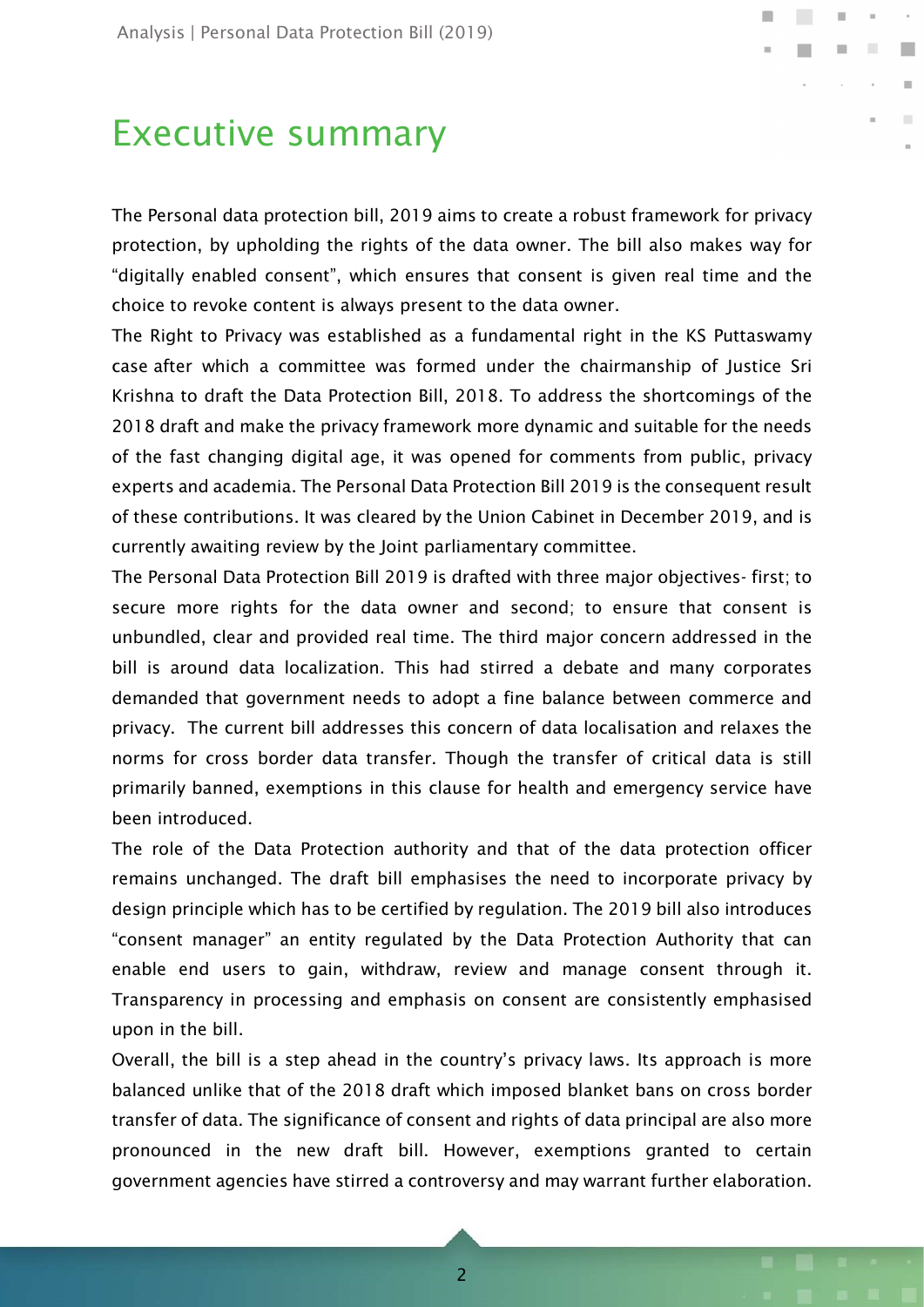## Introduction

In 2017, Ministry of Information and Technology (MEITY), had constituted a committee of experts under the chairmanship of the retired Supreme Court judge, Justice BN Srikrishna. The committee spearheaded the formulation of the first draft of the Personal Data Protection Bill, in July 2018. ReBIT research team had prepared a detailed analysis, which can be read here.

Since then, the Government of India had solicited comments from public, various ministries and key stakeholders with the objective to address the lapses in the 2018 draft Data Protection bill to work towards a stronger data protection law with privacy and consent as cornerstone. The result was the revised Personal Data Protection (PDP) Bill, which was cleared by the Union Cabinet on December 4, 2019.

The bill has now been referred to a Joint selection committee and will be presented for the parliament's approval in the monsoon session.

## Scope and Applicability

This act shall apply to processing of personal data which has been collected, shared or processed within the territory of India.

It shall also apply to processing of personal data by state, any Indian company, any citizen of India or any person or body incorporated under Indian law. It will apply to data fiduciaries and data processors not present in India, but processing data in connection to any business carried on in India, or in connection with any activity involving profiling of data principals. The act will not apply to the processing of anonymized data.

Most of the definitions of the terms data fiduciaries, data processors and anonymized data remain unchanged in the Personal Data Protection Bill, 2019. However, they have covered in the next section for readers' convenience.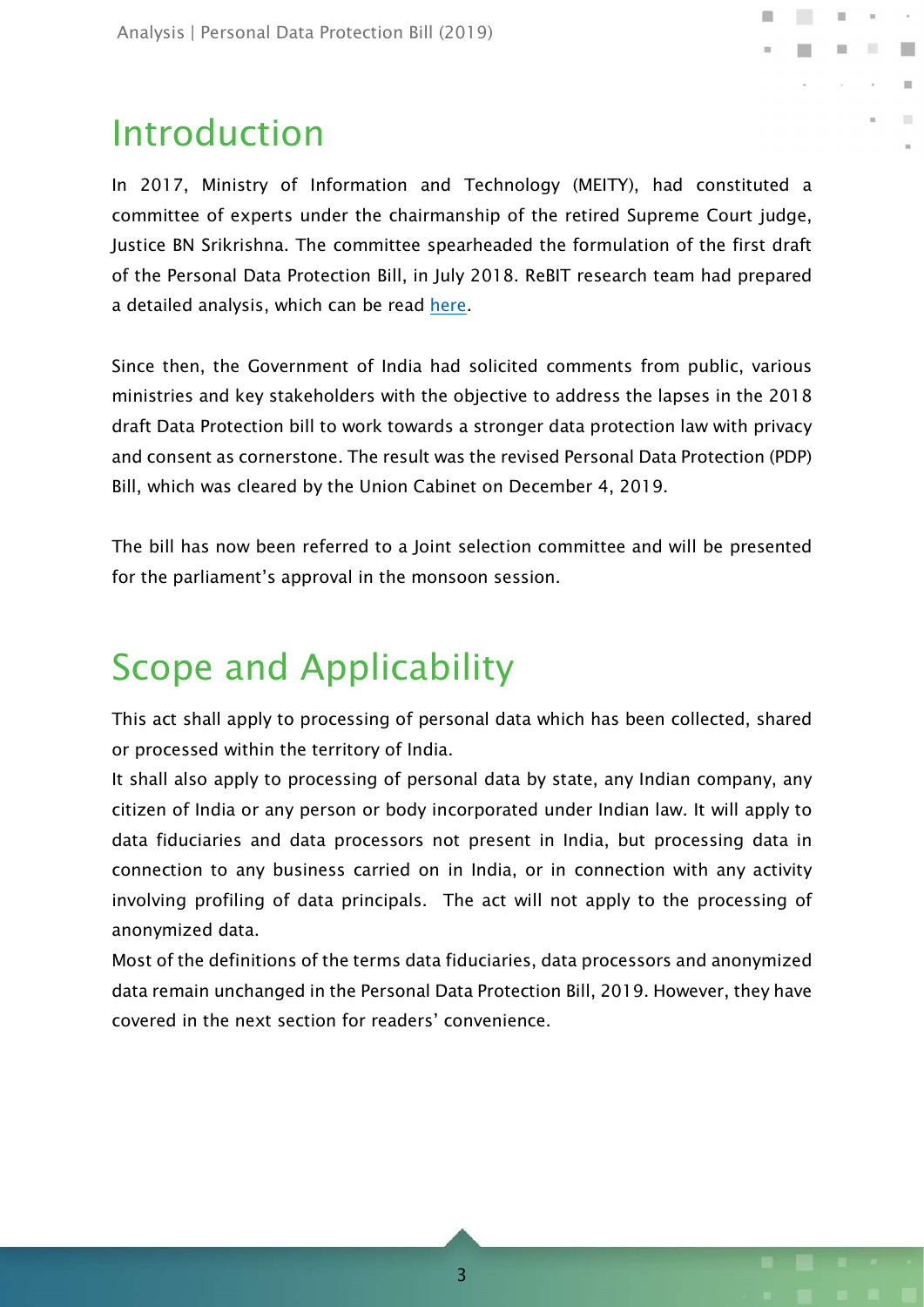## Legal Definitions

The relationship of trust between data principal and data fiduciary remains unchanged. The following are definitions of important terms<sup>1</sup>, as elaborated in the draft:

**Talling** 

m.

 $\mathcal{L}$ 

Anonymization in relation to personal data, means such irreversible process of transforming or converting personal data to a form in which a data principal cannot be identified, which meets the standards of irreversibility specified by the Authority

Data Fiduciary means any person, including the State, a company, any juristic entity or any individual who alone or in conjunction with others determines the purpose and means of processing of personal data

Data Processor means any person, including the State, a company, any juristic entity or any individual, who processes personal data on behalf of a data fiduciary

Data Principal means the natural person to whom the personal data relates

Data Auditor means an independent data auditor referred to in section 29 who may assign a rating in the form of a data trust score to the data fiduciary. The authority may direct the data fiduciary to conduct a data audit by appointing a data auditor where it is of the view that data fiduciary is processing personal data in a manner that can cause harm to the data principal.

Consent Manager means a data fiduciary which enables a data principal to gain, withdraw, review and manage his consent through an accessible, transparent and interoperable platform. Such an entity will be registered with the Authority in such manner and subject to such technical, operational, financial and other conditions as may be specified by regulations.

j.

<sup>&</sup>lt;sup>1</sup> Please refer to the Personal Data Protection Bill (2019), Chapter 1, Section 3 for all definitions.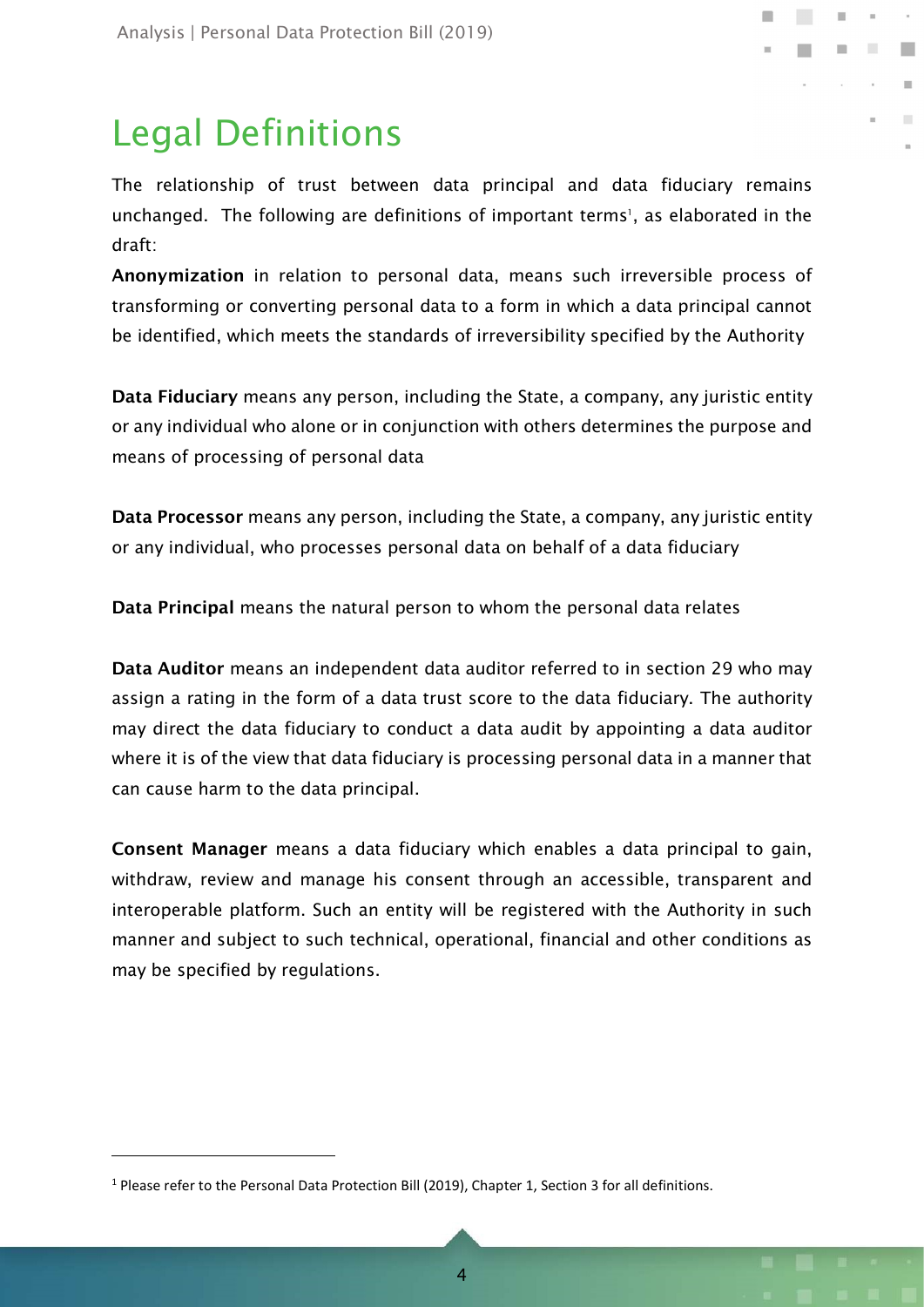### Definition of Sensitive Personal Data

Sensitive personal data means which may reveal, be related to, or constitute

**Tall** 

Financial data Health data Official identifier Sex life Sexual orientation Biometric data Genetic data Transgender status Intersex status Caste or tribe Religious, political belief or affiliation Data categorized as sensitive under section 15 Passwords has been removed from the definition of sensitive personal data.

## Important aspects of the bill

### Rights of data principal

The data principal has a right to confirm from the data fiduciary whether the personal data collected has been processed. If requested, the data fiduciary is bound to provide a clear summary of such information in a concise, comprehensible form.

Further, the data principal has right to correction and erasure in case the personal data being processed is incorrect or misleading. In case the data fiduciary fails to correct, update, complete or erase such data, the data fiduciary is bound to provide justification for rejecting the request, in writing.

In case the data fiduciary corrects, updates, completes or erases the personal data, He/she is also bound to take all necessary steps to notify the same to all relevant authorities and stakeholders.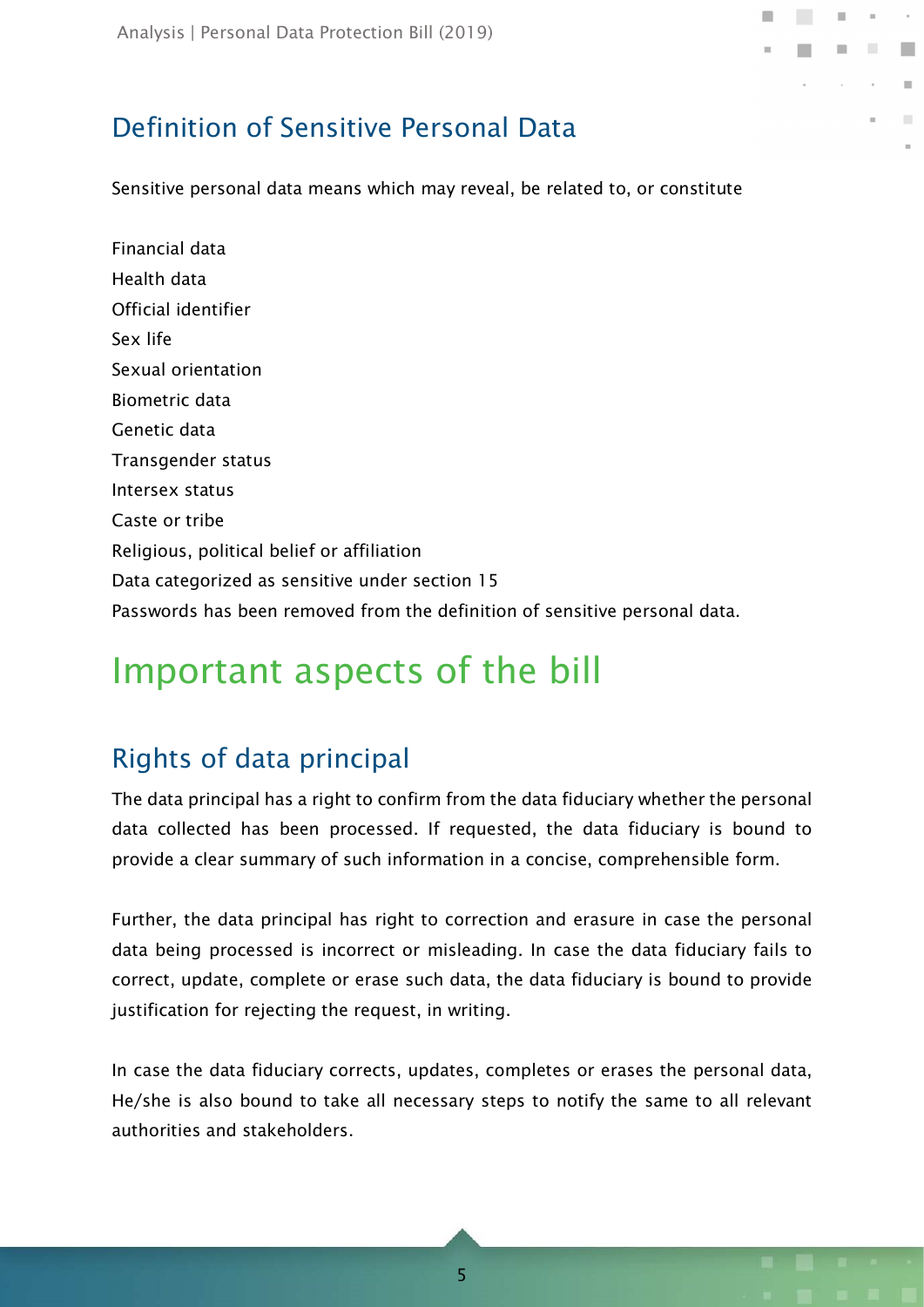### Privacy by design

j.

The bill stipulates that the data fiduciary must submit its privacy by design policy to the authority for certification within the period and manner specified by regulation.

**Tall** 

m.

This policy should contain the organizational best practices, obligations of data fiduciary, technology used and legitimate business interests along with accounting for the interests of the data principal. It should also contain steps taken to protect privacy from the point of collection of personal data to its deletion.

### Transparency in data processing

The data principal may give or withdraw his consent to the data fiduciary through a consent manager. A consent manager is a data fiduciary which enables data principal to gain, withdraw, review and manage his consent through an accessible, transparent and interoperable platform. However, the consent manager has to be registered with the authority. If a data principal makes a request via a consent manager, it is deemed to be made directly to the data fiduciary.

The emphasis on consent is one of the most significant changes in this bill. While strengthening consent is primary for enabling a stronger privacy framework, noted data privacy experts recommend<sup>2</sup> that it is also important that consent be provided or withdrawn at the time of transfer of data, unlike the current practice wherein bundled consent is sought in a single instance, in ambiguously drafted policies which are difficult to understand for the user.

Consent manager addresses this concern as it enables users to permit and revoke consent instantaneously, at the time of data transfer. This is also the foundation principal of account aggregator ecosystem. The account aggregators act as third party consent brokers, and seek consumer's consent, hence acting as a bridge and facilitating the movement of financial data between Financial Information users (FIUs) and Financial Information Providers (FIPs).

<sup>2</sup> https://www.livemint.com/opinion/columns/opinion-a-new-framework-for-consent-to-ensure-data-privacy-1565111736679.html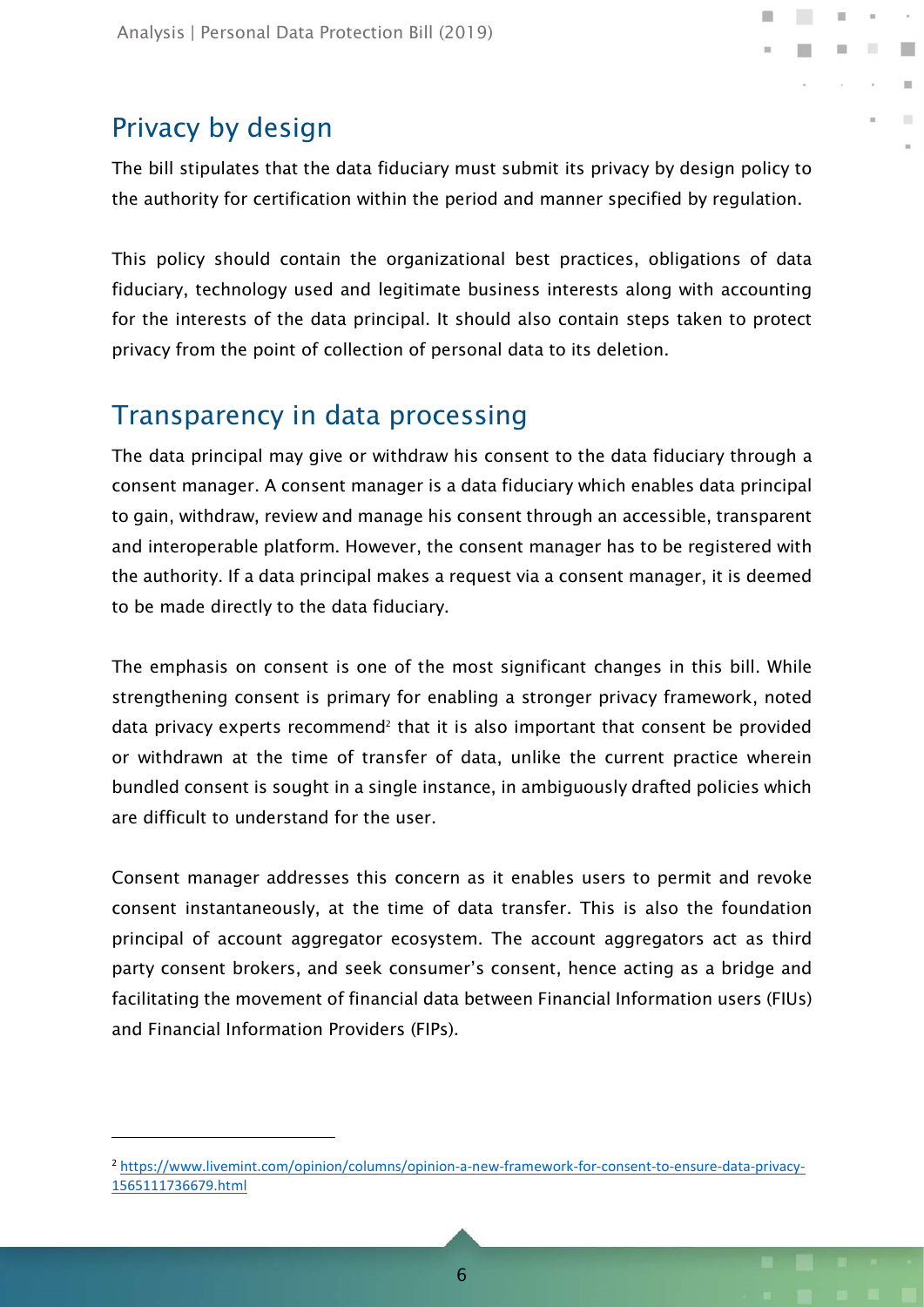#### Classification of data fiduciaries as significant

Data fiduciaries may be notified as "significant" based on volume of data, sensitivity of data processed, turnover, risk of harm resulting from processing, use of technology and other relevant factors.

**Talling** 

m.

 $\mathcal{L}$ 

The 2019 bill adds that any social media intermediary with users above such threshold or is likely to have significant impact on electoral democracy shall be notified as a significant data fiduciary. Every significant data fiduciary based or working in India must voluntarily verify their accounts in manner prescribed by the authority. The methods of voluntary identification and verification of social media users will be prescribed by central government via notification.

The bill defines a "Social media intermediary" as any intermediary that primarily enables online interaction between users and allows the creation, upload, sharing, modification and dissemination of information for commercial, business transactions, providing internet access or for online encyclopedias and e mail services.

### Data transfer restrictions

The bill stipulates that sensitive personal data may be transferred outside India for processing, but shall continue to be stored in India. However, critical personal data shall only be processed in India.

Earlier in 2018, in line with the previous draft of the Personal Data Protection Bill, RBI had released a notification<sup>3</sup> detailing the storage of payment data system advising all system providers to ensure that data relating to payment systems is stored only in India. This included Customer data, Mobile numbers, email, Aadhaar number, PAN number, Payment sensitive data, Payment credentials and other transaction data.

The 2019 Personal data protection bill has now relaxed the norms and laid down the conditions for cross border transfer of personal data on the condition that explicit consent is given by the data principal for such transfers and that -

<sup>3</sup> Storage of Payment System Data, 2018, Reserve Bank of India, https://m.rbi.org.in/Scripts/FAQView.aspx?Id=130

j.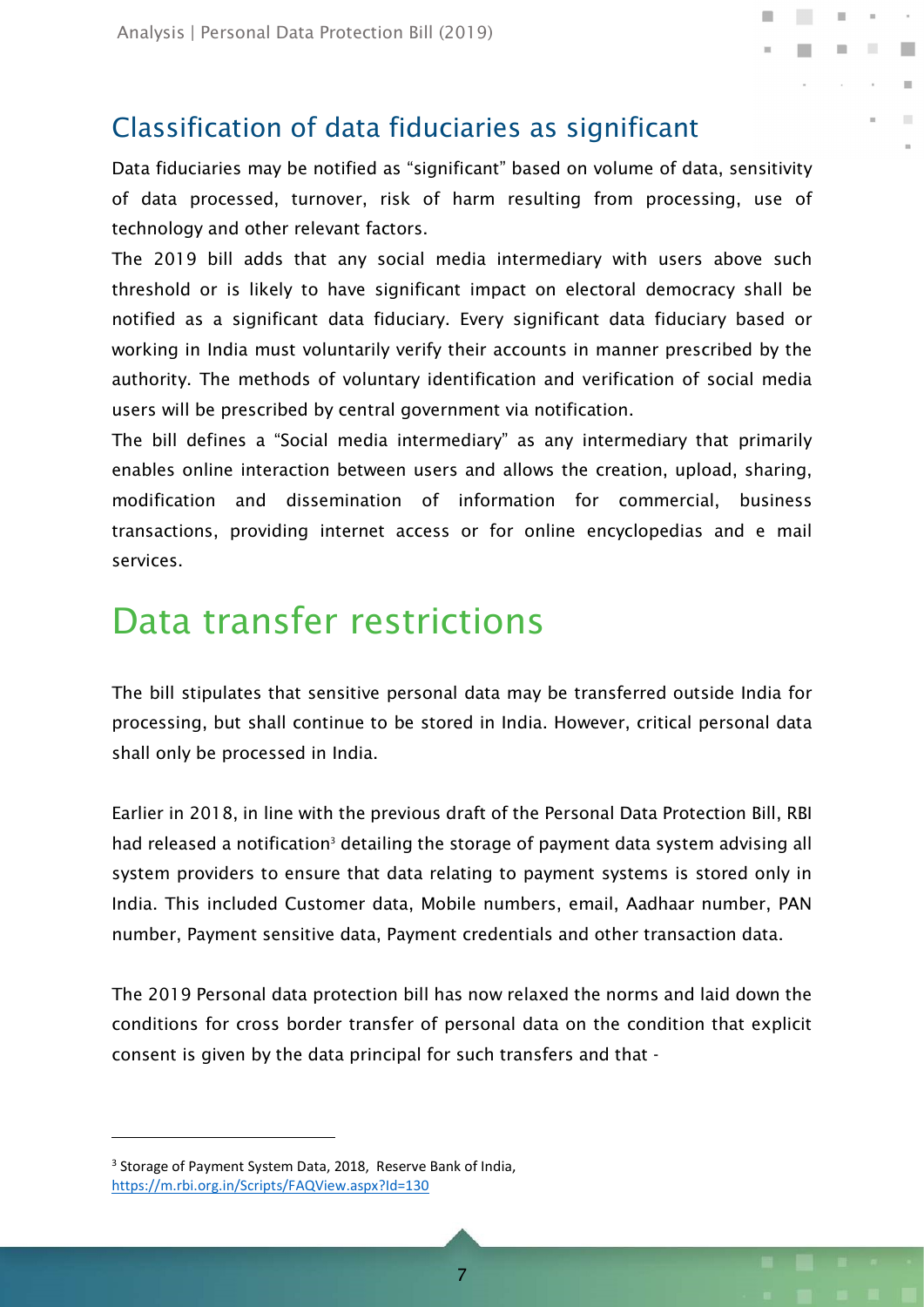Transfer is made subject to standard contractual clauses / intra group scheme approved by authority, provided it makes provision for: Effective protection of rights of data principal Liability of data fiduciary for the harm caused for non-compliance The central government after consultation with authority has allowed such transfer to another country or international organization, on the basis that: Such data has adequate protection under international agreements Such data will not affect enforcement of laws by authorities with relevant jurisdiction **COL** 

 $\equiv$ 

 $\sim$ 

### Conditions for critical data transfer

According to the bill, critical personal data<sup>4</sup> shall only be processed in India. The only exemptions in this regard are when such processing is related to emergency or health services or where such transfer doesn't affect the security and strategic interests of the country.

Since payments system data is user's personal data and some of such data is sensitive personal data, the regulations related to their processing and storage will have to be revised keeping in mind explicit consent and rights of data principal.

### Exemptions granted in data transfer

j.

The central government has the power to exempt any agency of the government from the application of the act in interest of:

Sovereignty and security Preventing incitement to commission of cognizable offenses, public order Friendly relations with foreign states prevention, detection, investigation and prosecution of contraventions of law Processing for legal proceedings Research, archiving and statistics Personal/domestic purpose Journalistic purpose manual processing by small entities

<sup>4</sup> "critical personal data" means such personal data as may be notified by the Central Government to be the critical personal data.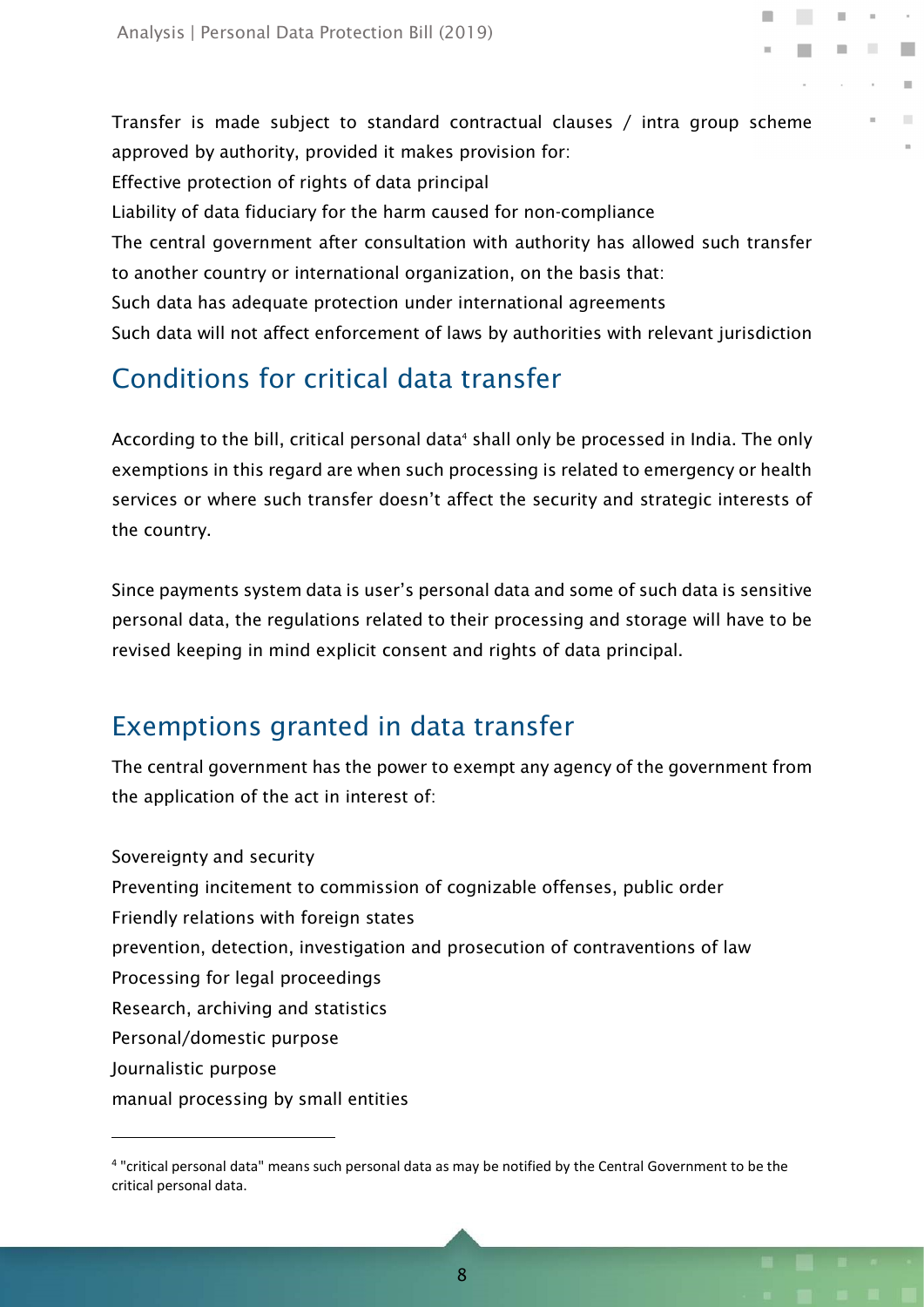## Regulatory Infrastructure

In the draft Data Protection Bill (2018), the central government had notified about the creation of a Data Protection authority and the appointment of a Data Protection officer. It was recommended that a selection committee be formed to appoint its chairman. The 2019 privacy draft notes that the Cabinet secretary shall be the chairperson of the selection committee. The committee will include:

**Tall** 

m.

 $\mathcal{L}_{\mathcal{A}}$ 

- Secretary to GOI in Ministry dealing with legal affairs
- Secretary to GOI in Ministry dealing with electronics and information technology.

The role of a data protection officer remains unchanged. The authority or the enquiry officer as the case may be will have same powers as vested in a court under Code of Civil Procedure 1908.<sup>5</sup>

## Grievance Redressal

j.

In case of violation, a data principal may raise a grievance:

- With a data protection officer in case of a significant data fiduciary
- Officer designated in case of other data fiduciaries

It is suggested that any grievance raised must be solved in expeditious manner and no later than 30 days The 2019 bill further adds that where the complaint is not resolved in period specified or data principal is not satisfied with the grievance redressal, or in case the data fiduciary has rejected to entertain the complaint; the data principal may file a complaint to the authority. As in the draft data protection bill 2018, in case the data principal is aggrieved by any order made by the data protection authority, he/she can file an appeal with the Appellate Tribunal. The functions and role of the Appellate Tribunal remain unchanged, orders passed by it are to be executed as a decree. An appeal will lie with the Supreme Court only on substantial question of law.

<sup>&</sup>lt;sup>5</sup> Code of Civil Procedure 1908, http://legislative.gov.in/sites/default/files/A1908-05.pdf